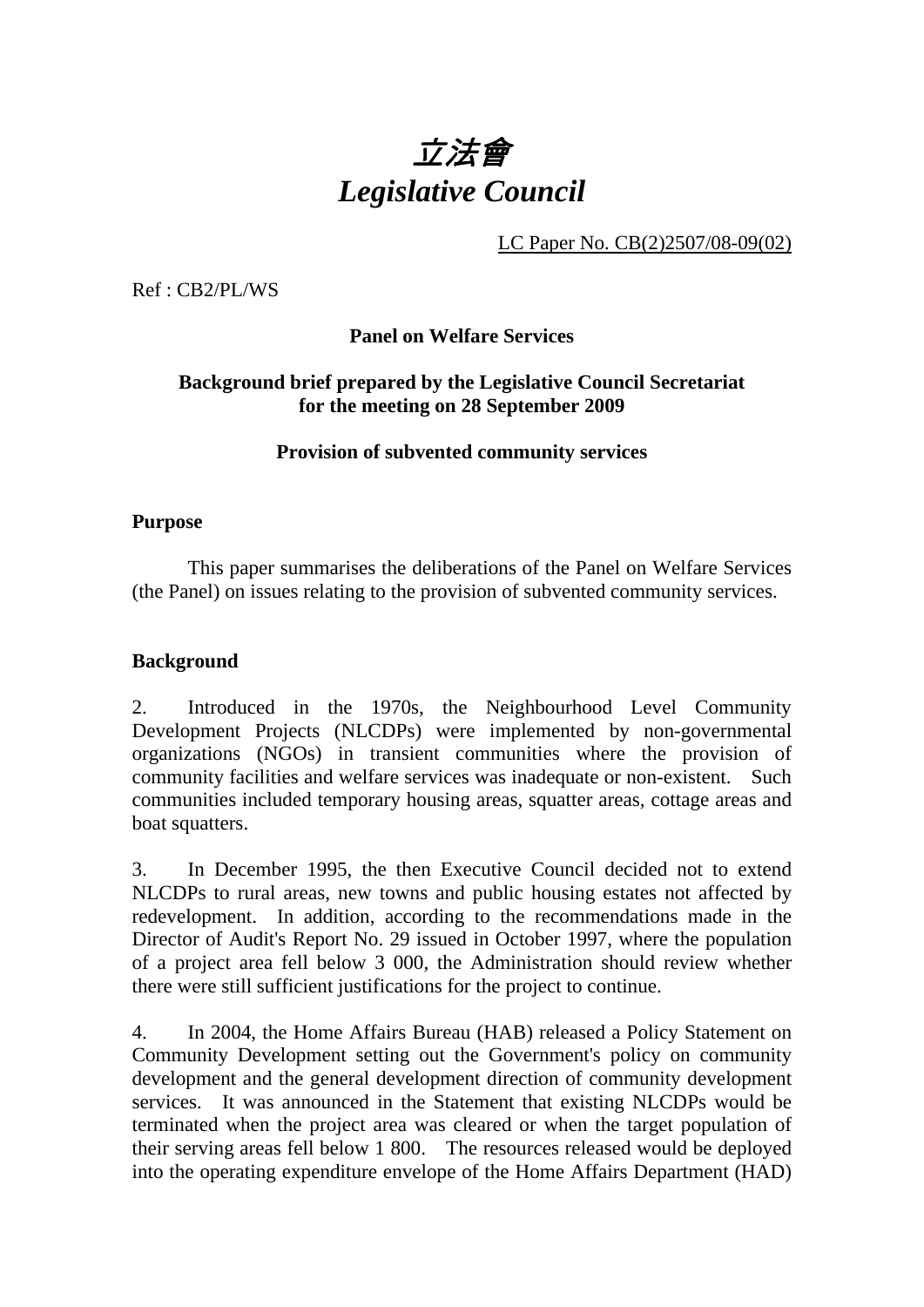for financing other community projects having regard to community needs. These resources may be used by all districts for developing services to meet local needs, such as Neighbourhood Mutual Help Projects and Neighbourhood Child Care Service, having regard to the actual circumstances in the districts. According to the Administration, it has no plans to terminate the existing 17 NLCDPs.

5. According to the Administration, HAB is responsible for the policy on NLCDPs while the Social Welfare Department (SWD) monitors the service performance of the operating NGOs in accordance with the service requirements and performance standards stipulated in the Funding and Service Agreements (FSAs). Performance indicators stipulated in FSAs include overall service hours, service hours for implementing community projects, number of activities and attendees, and number of residents serviced, etc. SWD will conduct annual assessment on the performance of NGOs concerned and effectiveness of the services.

6. The project teams are led by social workers and the services provided can be categorised into three service types, viz. community projects (such as neighbourhood enhancement projects and environment improvement projects), community group activities (such as mutual-help groups and volunteer groups) and residents networking activities (such as visits to the elderly and residents' gatherings). The project teams will refer cases to other welfare organizations having regard to circumstances.

# **Deliberations of the Panel**

7. The Panel held a meeting on 15 July 2008 to discuss the provision of subvented community services and received views from three deputations.

8. Members considered that NLCDPs could provide specific and target services to people living in transient communities and facilitate early identification of social problems at the district level. These members noted with concern that the number of NLCDPs was declining in the past few years, notwithstanding the Administration's advice that there had been no policy changes in the provision of community development services.

9. The Administration advised that it had no plan to terminate the remaining 17 NLCDPs. It was announced in the policy statement that the existing NLCDPs would be terminated when the project area was cleared or when the target population of their service areas fell below 1,800. Upon the termination of NLCDPs, the related financial resources released would be redeployed into the operating expenditure envelop of HAD. The resources might be used by all districts for developing services to meet local needs, such as the Neighbourhood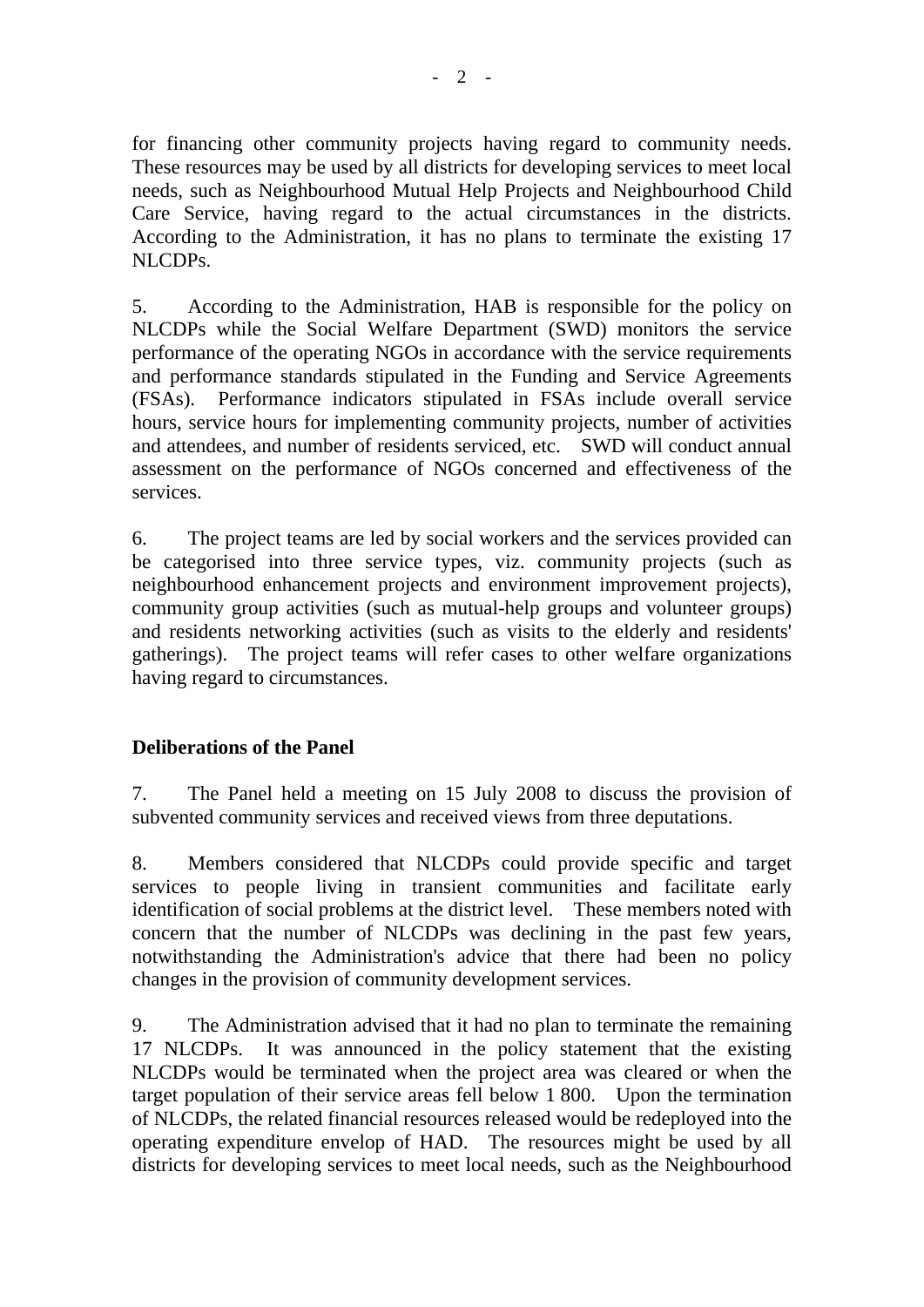Child Care Service, having regard to the specific needs in the districts. The Administration further advised that upon termination of NLCDPs, the Administration would keep under constant review the effective deployment of the resources released.

10. Most members took the view that although the resources released upon the termination of NLCDPs might be deployed for the provision of community facilities and services, the objectives of these services were different from NLCDPs which sought to promote mutual help in solving community problems and build up social support networks. These members and deputations considered that the service demand for NLCDPs was particularly great in new and remote districts. They urged the Administration to provide new resources for launching NLCDPs in these districts.

11. Pointing out that the Forum on Community Development was a platform for discussing issues relating to the overall planning and management of resources for community development services among service operators, the Administration and related interested parties, members expressed concern that the Forum had not been convened since 2006. Since it was stated in the Policy Statement on Community Development that the Forum would meet on a quarterly basis, these members called on the Administration to provide justifications for not convening the Forum since 2006 and to re-convene the Forum.

12. The Administration advised that the Forum had not been convened in the past months because there had no policy change on community development.

13. Members expressed dissatisfaction at the Administration's response and agreed that the Panel should write to the Secretary for Home Affairs (SHA) conveying members' concerns about the policy on and resource allocation for community development services. In his reply, SHA assured members that the resources released from the closure of NLCDPs would continue to be allocated to HAD's expenditure envelope for providing community services, having regard to the actual circumstances in various districts. As for the reconvening of the NGO Forum on Community Development, since there had not been any change to the policy on NLCDPs and it had no intention to change the existing policy, the Administration did not see the need to convene the Forum at present.

# **Latest development**

14. Consequent upon reports about an allegation that SHA had interfered in the operation of a social welfare organisation and the professional autonomy of social workers, the Panel will hold a special meeting on 28 September 2009 to discuss issues relating to the professional autonomy of social workers in the